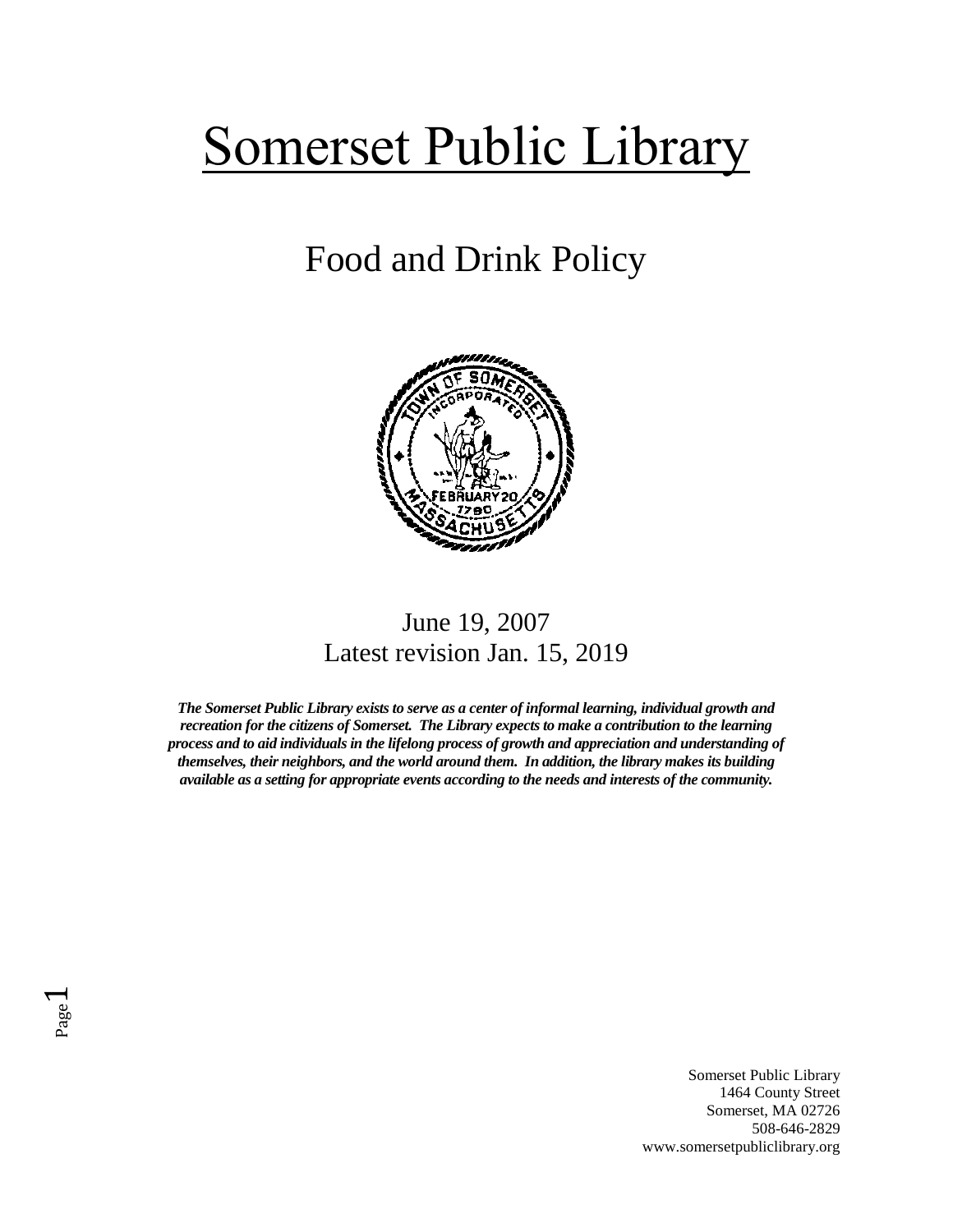The Somerset Public Library's food and drink policy seeks to find a balance between the preservation of the libraries collections, equipment, furnishings and the comfort and convenience of library patrons. By promoting responsible user behavior, this policy attempts to achieve a balance between our users' social needs and the need to preserve and protect our collections.

### **Policy**

Light, pre-packaged snacks that are not damaging to the collections or distracting to others are permitted except in the areas specified below. No outside delivery of food is permitted. Beverages in bottles that can be re-closed (screw top) or other spill resistant containers such as travel mugs and sports bottles are permitted. Beverages in cans and open containers are not permitted, except in the Captain's and Shipyard Rooms, Evans Meeting Room or in the entrance vestibule.

Food or beverages of any kind are not permitted in the following areas:

- Special Collections
- Local History Room
- Computer workstations
- Near printers and photocopiers
- Near any media equipment
- Other areas posted as "NO FOOD OR DRINK"

### **Guidelines**

In order to protect our resources and facilities from damage, we ask that you adhere to the following guidelines:

- Please use sturdy, spill-proof (covered) containers for beverages.
- In Meeting Rooms -- food and drink are permissible for special functions authorized by the Library. The Board of Library Trustees can authorize special one-day event waivers for special library programs within the library. Absolutely no food or drink allowed in the Local History Room at any time.
- Food and beverages are allowed in the staff areas and staff offices.
- Please limit consumption to pre-packaged snacks, (examples would be granola bars, chips, nuts, pretzels, cookies, etc.)
- Avoid snacks that disturb those around you (i.e. aromatic foods) or could damage library materials.
- Immediately dispose of any food and drink-related trash.
- Report any spills that may occur to Library staff immediately.